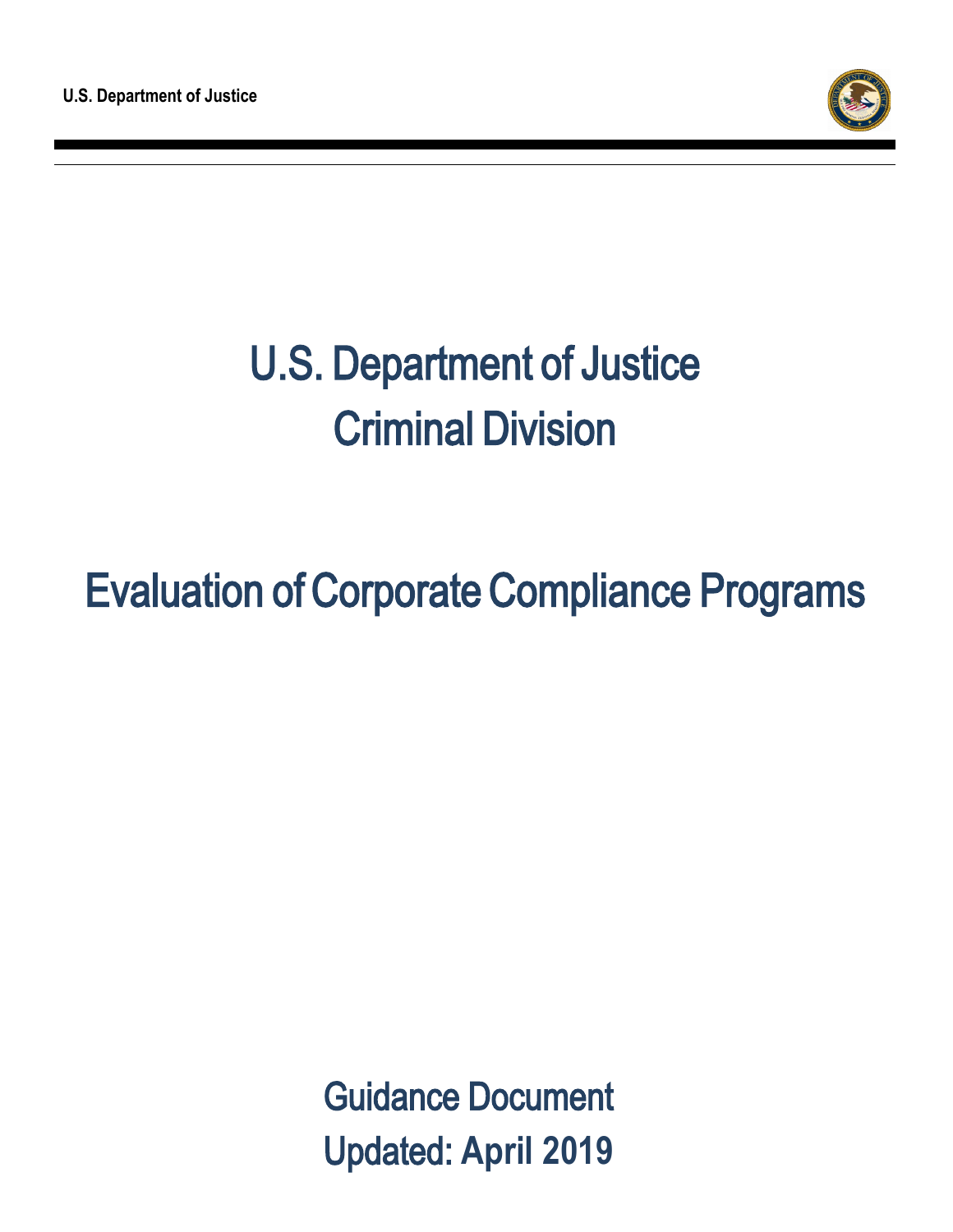## **U.S. Department of Justice Criminal Division Evaluation of Corporate Compliance Programs**

#### **(Updated April 2019)**

#### **Introduction**

The "Principles of Federal Prosecution of Business Organizations" in the Justice Manual describe specific factors that prosecutors should consider in conducting an investigation of a corporation, determining whether to bring charges, and negotiating plea or other agreements. JM 9-28.300. These factors include "the adequacy and effectiveness of the corporation's compliance program at the time of the offense, as well as at the time of a charging decision" and the corporation's remedial efforts "to implement an adequate and effective corporate compliance program or to improve an existing one." JM 9-28.300 (citing JM 9-28.800 and JM 9- 28.1000). Additionally, the United States Sentencing Guidelines advise that consideration be given to whether the corporation had in place at the time of the misconduct an effective compliance program for purposes of calculating the appropriate organizational criminal fine. *See* U.S.S.G. §§ 8B2.1, 8C2.5(f), and 8C2.8(11). Moreover, the memorandum entitled "Selection of Monitors in Criminal Division Matters" issued by Assistant Attorney General Brian Benczkowski (hereafter, the "Benczkowski Memo") instructs prosecutors to consider, at the time of the resolution, "whether the corporation has made significant investments in, and improvements to, its corporate compliance program and internal controls systems" and "whether remedial improvements to the compliance program and internal controls have been tested to demonstrate that they would prevent or detect similar misconduct in the future" to determine whether a monitor is appropriate.

This document is meant to assist prosecutors in making informed decisions as to whether, and to what extent, the corporation's compliance program was effective at the time of the offense, and is effective at the time of a charging decision or resolution, for purposes of determining the appropriate (1) form of any resolution or prosecution; (2) monetary penalty, if any; and (3) compliance obligations contained in any corporate criminal resolution (e.g., monitorship or reporting obligations).

Because a corporate compliance program must be evaluated in the specific context of a criminal investigation, the Criminal Division does not use any rigid formula to assess the effectiveness of corporate compliance programs. We recognize that each company's risk profile and solutions to reduce its risks warrant particularized evaluation. Accordingly, we make an individualized determination in each case. There are, however, common questions that we may ask in the course of making an individualized determination. As the Justice Manual notes, there are three "fundamental questions" a prosecutor should ask: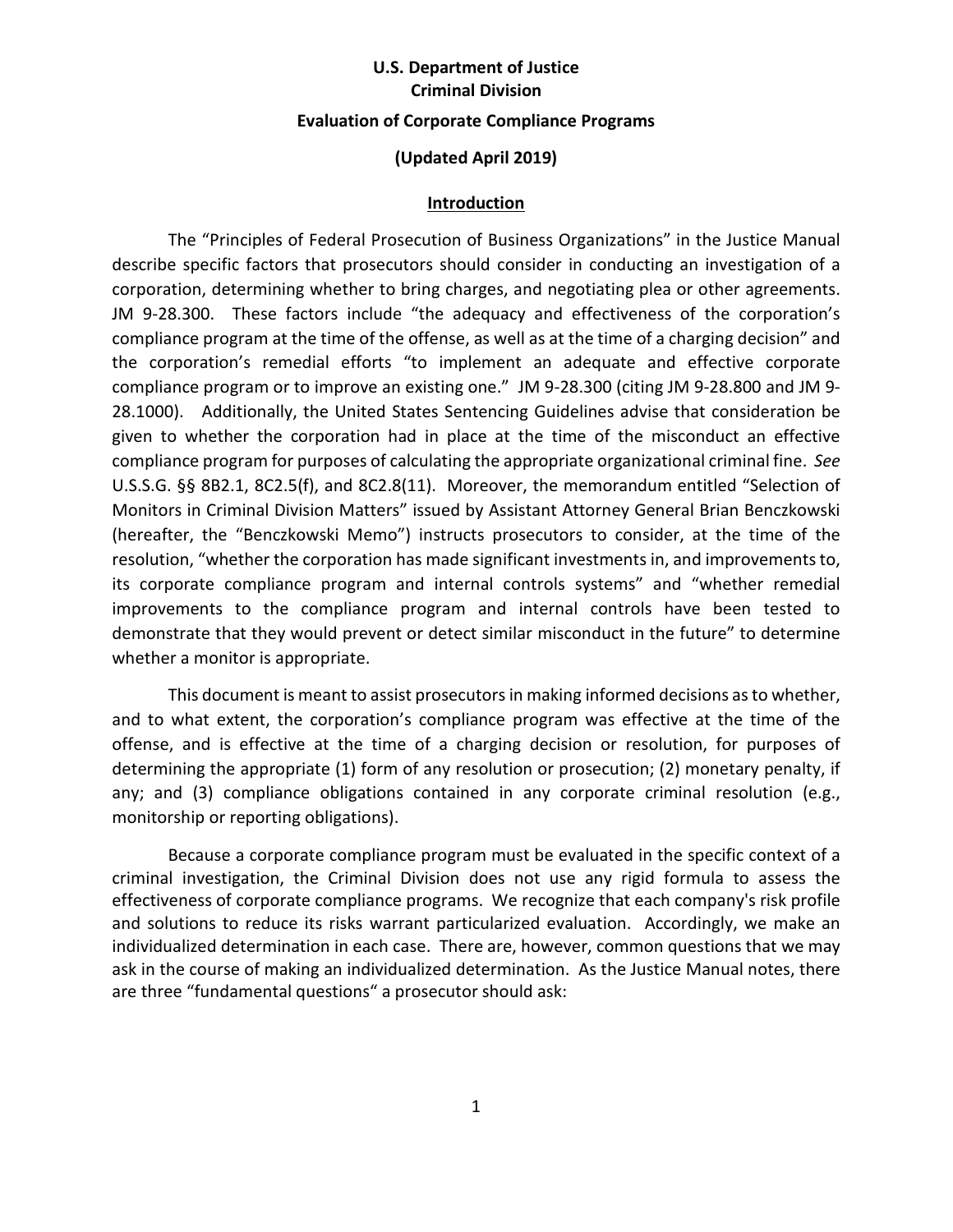## **Evaluation of Corporate Compliance Programs**

## **(Updated April 2019)**

- 1. "Is the corporation's compliance program well designed?"
- 2. "Is the program being applied earnestly and in good faith?" In other words, is the program being implemented effectively?
- 3. "Does the corporation's compliance program work" in practice?

## *See* JM § 9-28.800.

In answering each of these three "fundamental questions," prosecutors may evaluate the company's performance on various topics that the Criminal Division has frequently found relevant in evaluating a corporate compliance program. The sample topics and questions below form neither a checklist nor a formula. In any particular case, the topics and questions set forth below may not all be relevant, and others may be more salient given the particular facts at issue.<sup>[1](#page-17-0)</sup> Even though we have organized the topics under these three fundamental questions, we recognize that some topics necessarily fall under more than one category.

## **I. Is the Corporation's Compliance Program Well Designed?**

The "critical factors in evaluating any program are whether the program is adequately designed for maximum effectiveness in preventing and detecting wrongdoing by employees and whether corporate management is enforcing the program or is tacitly encouraging or pressuring employees to engage in misconduct." JM 9-28.800.

Accordingly, prosecutors should examine "the comprehensiveness of the compliance program," JM 9-28.800, ensuring that there is not only a clear message that misconduct is not tolerated, but also policies and procedures – from appropriate assignments of responsibility, to training programs, to systems of incentives and discipline – that ensure the compliance program is well-integrated into the company's operations and workforce.

## **A. Risk Assessment**

The starting point for a prosecutor's evaluation of whether a company has a welldesigned compliance program is to understand the company's business from a commercial perspective, how the company has identified, assessed, and defined its risk profile, and the degree to which the program devotes appropriate scrutiny and resources to the spectrum of risks.

Prosecutors should consider whether the program is appropriately "designed to detect the particular types of misconduct most likely to occur in a particular corporation's line of business" and "complex regulatory environment[]." JM 9-[2](#page-17-1)8.800.<sup>2</sup> For example, prosecutors should consider whether the company has analyzed and addressed the varying risks presented by, among other factors, the location of its operations, the industry sector, the competitiveness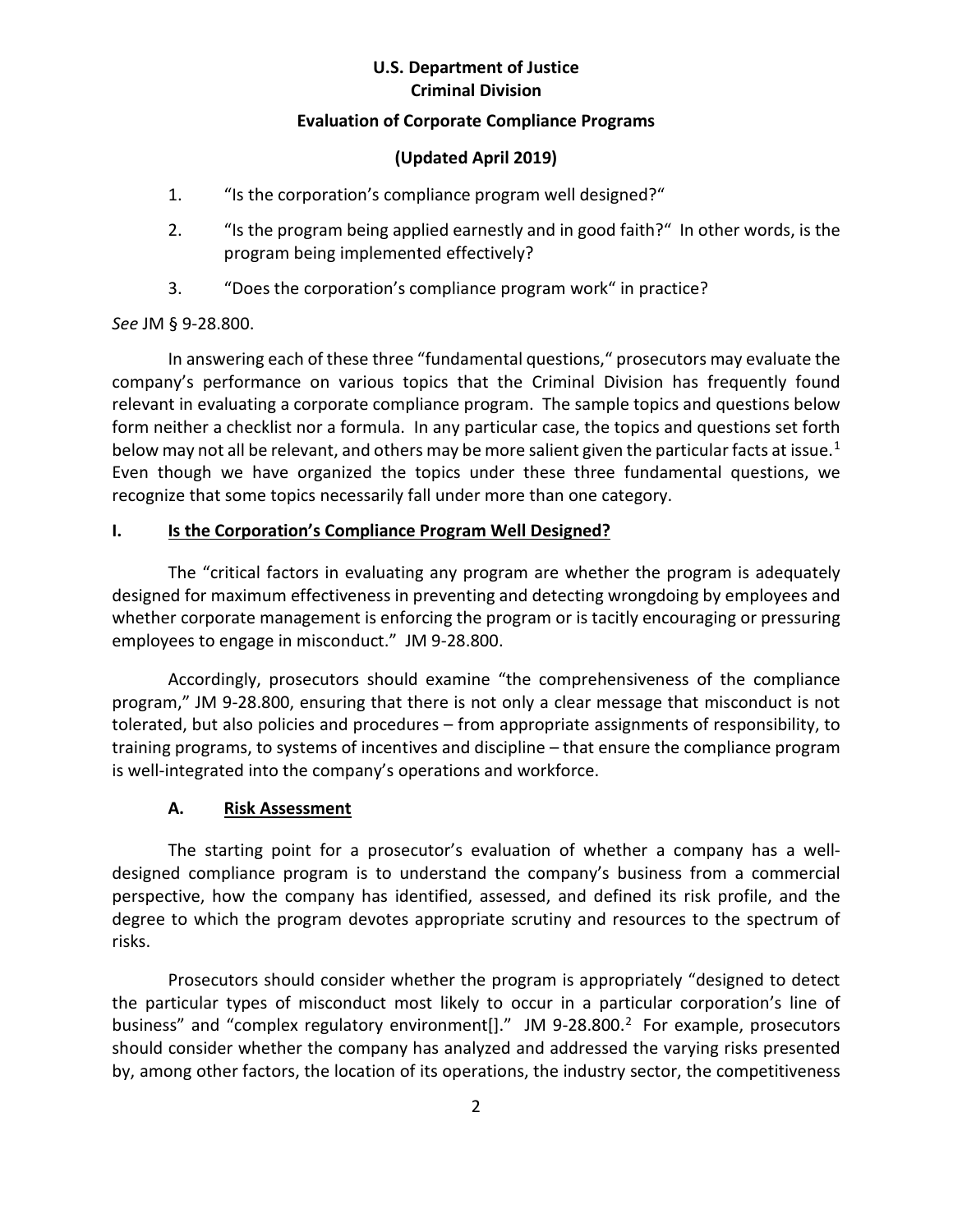#### **Evaluation of Corporate Compliance Programs**

## **(Updated April 2019)**

of the market, the regulatory landscape, potential clients and business partners, transactions with foreign governments, payments to foreign officials, use of third parties, gifts, travel, and entertainment expenses, and charitable and political donations.

Prosecutors should also consider "[t]he effectiveness of the company's risk assessment and the manner in which the company's compliance program has been tailored based on that risk assessment" and whether its criteria are "periodically updated." *See, e.g.*, JM 9-47-120(2)(c); U.S.S.G. § 8B2.1(c) ("the organization shall periodically assess the risk of criminal conduct and shall take appropriate steps to design, implement, or modify each requirement [of the compliance program] to reduce the risk of criminal conduct").

Prosecutors may credit the quality and effectiveness of a risk-based compliance program that devotes appropriate attention and resources to high-risk transactions, even if it fails to prevent an infraction in a low-risk area. Prosecutors should therefore consider, as an indicator of risk-tailoring, "revisions to corporate compliance programs in light of lessons learned." JM 9- 28.800.

- **Risk Management Process** What methodology has the company used to identify, analyze, and address the particular risks it faces? What information or metrics has the company collected and used to help detect the type of misconduct in question? How have the information or metrics informed the company's compliance program?
- **Risk-Tailored Resource Allocation –** Does the company devote a disproportionate amount of time to policing low-risk areas instead of high-risk areas, such as questionable payments to third-party consultants, suspicious trading activity, or excessive discounts to resellers and distributors? Does the company give greater scrutiny, as warranted, to high-risk transactions (for instance, a large-dollar contract with a government agency in a high-risk country) than more modest and routine hospitality and entertainment?
- **Updates and Revisions**  Is the risk assessment current and subject to periodic review? Have there been any updates to policies and procedures in light of lessons learned? Do these updates account for risks discovered through misconduct or other problems with the compliance program?

## **B. Policies and Procedures**

Any well-designed compliance program entails policies and procedures that give both content and effect to ethical norms and that address and aim to reduce risks identified by the company as part of its risk assessment process. As a threshold matter, prosecutors should examine whether the company has a code of conduct that sets forth, among other things, the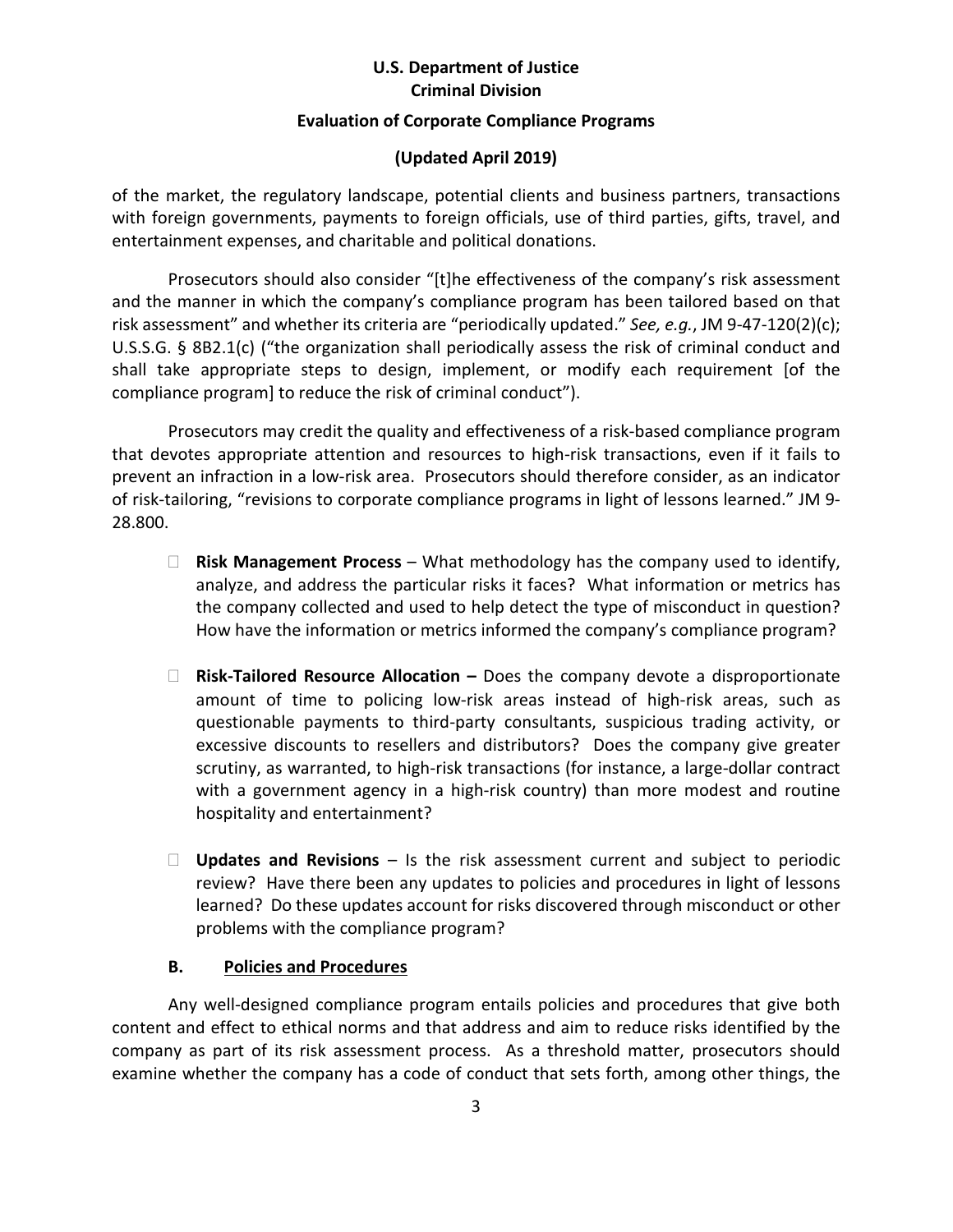#### **Evaluation of Corporate Compliance Programs**

## **(Updated April 2019)**

company's commitment to full compliance with relevant Federal laws that is accessible and applicable to all company employees. As a corollary, prosecutors should also assess whether the company has established policies and procedures that incorporate the culture of compliance into its day-to-day operations.

- **Design** What is the company's process for designing and implementing new policies and procedures, and has that process changed over time? Who has been involved in the design of policies and procedures? Have business units been consulted prior to rolling them out?
- **Comprehensiveness**  What efforts has the company made to monitor and implement policies and procedures that reflect and deal with the spectrum of risks it faces, including changes to the legal and regulatory landscape?
- **Accessibility** How has the company communicated its policies and procedures to all employees and relevant third parties? If the company has foreign subsidiaries, are there linguistic or other barriers to foreign employees' access?
- **Responsibility for Operational Integration** Who has been responsible for integrating policies and procedures? Have they been rolled out in a way that ensures employees' understanding of the policies? In what specific ways are compliance policies and procedures reinforced through the company's internal control systems?
- **Gatekeepers**  What, if any, guidance and training has been provided to key gatekeepers in the control processes (*e.g.*, those with approval authority or certification responsibilities)? Do they know what misconduct to look for? Do they know when and how to escalate concerns?

## **C. Training and Communications**

Another hallmark of a well-designed compliance program is appropriately tailored training and communications.

Prosecutors should assess the steps taken by the company to ensure that policies and procedures have been integrated into the organization, including through periodic training and certification for all directors, officers, relevant employees, and, where appropriate, agents and business partners. Prosecutors should also assess whether the company has relayed information in a manner tailored to the audience's size, sophistication, or subject matter expertise. Some companies, for instance, give employees practical advice or case studies to address real-life scenarios, and/or guidance on how to obtain ethics advice on a case-by-case basis as needs arise.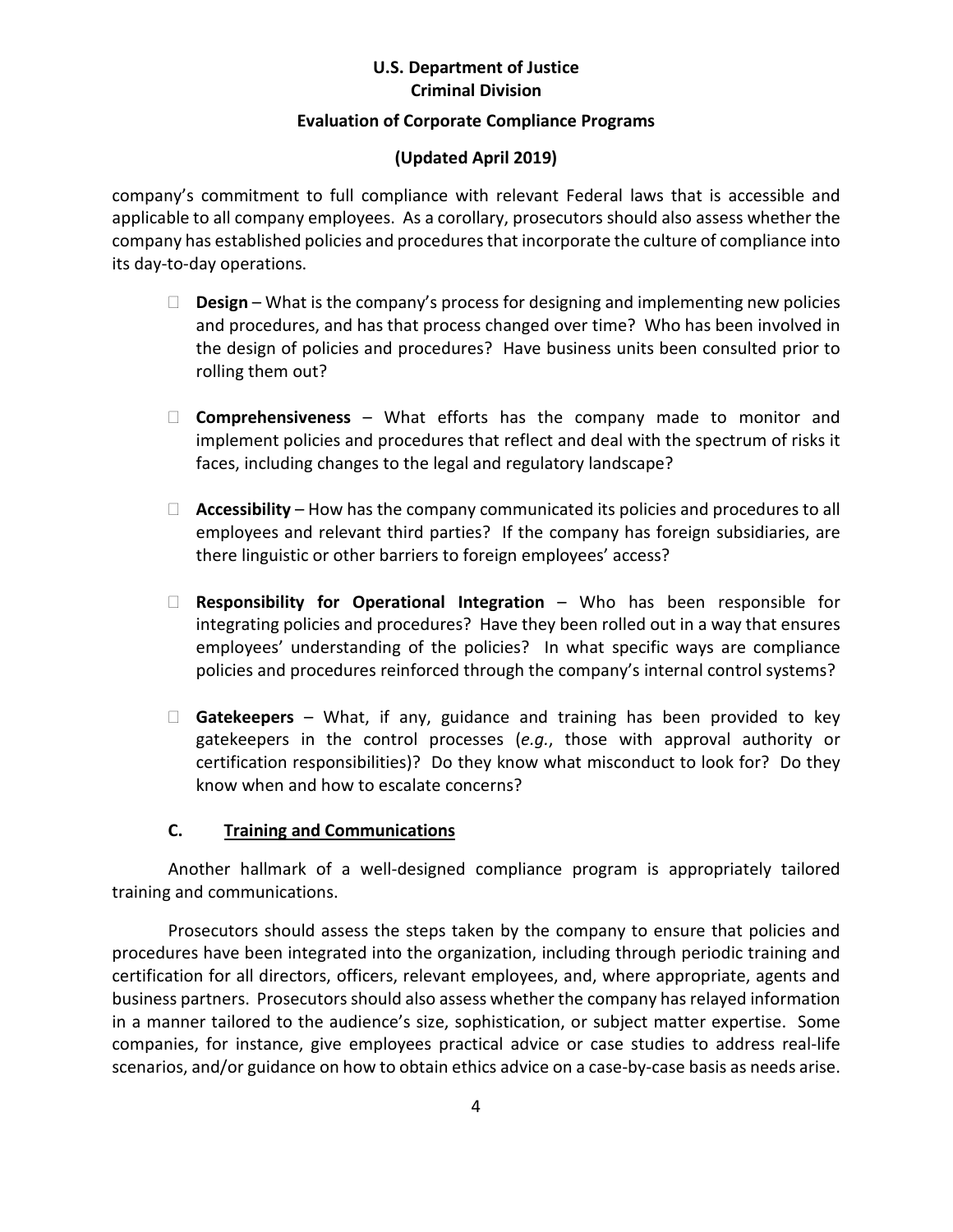#### **Evaluation of Corporate Compliance Programs**

## **(Updated April 2019)**

Prosecutors should also assess whether the training adequately covers prior compliance incidents and how the company measures the effectiveness of its training curriculum.

Prosecutors, in short, should examine whether the compliance program is being disseminated to, and understood by, employees in practice in order to decide whether the compliance program is "truly effective." JM 9-28.800.

- **Risk-Based Training** What training have employees in relevant control functions received? Has the company provided tailored training for high-risk and control employees, including training that addresses risks in the area where the misconduct occurred? Have supervisory employees received different or supplementary training? What analysis has the company undertaken to determine who should be trained and on what subjects?
- **Form/Content/Effectiveness of Training** Has the training been offered in the form and language appropriate for the audience? Is the training provided online or in-person (or both), and what is the company's rationale for its choice? Has the training addressed lessons learned from prior compliance incidents? How has the company measured the effectiveness of the training? Have employees been tested on what they have learned? How has the company addressed employees who fail all or a portion of the testing?
- **Communications about Misconduct** What has senior management done to let employees know the company's position concerning misconduct? What communications have there been generally when an employee is terminated or otherwise disciplined for failure to comply with the company's policies, procedures, and controls (*e.g.*, anonymized descriptions of the type of misconduct that leads to discipline)?
- **Availability of Guidance** What resources have been available to employees to provide guidance relating to compliance policies? How has the company assessed whether its employees know when to seek advice and whether they would be willing to do so?

## **D. Confidential Reporting Structure and Investigation Process**

Another hallmark of a well-designed compliance program is the existence of an efficient and trusted mechanism by which employees can anonymously or confidentially report allegations of a breach of the company's code of conduct, company policies, or suspected or actual misconduct. Prosecutors should assess whether the company's complaint-handling process includes pro-active measures to create a workplace atmosphere without fear of retaliation, appropriate processes for the submission of complaints, and processes to protect whistleblowers. Prosecutors should also assess the company's processes for handling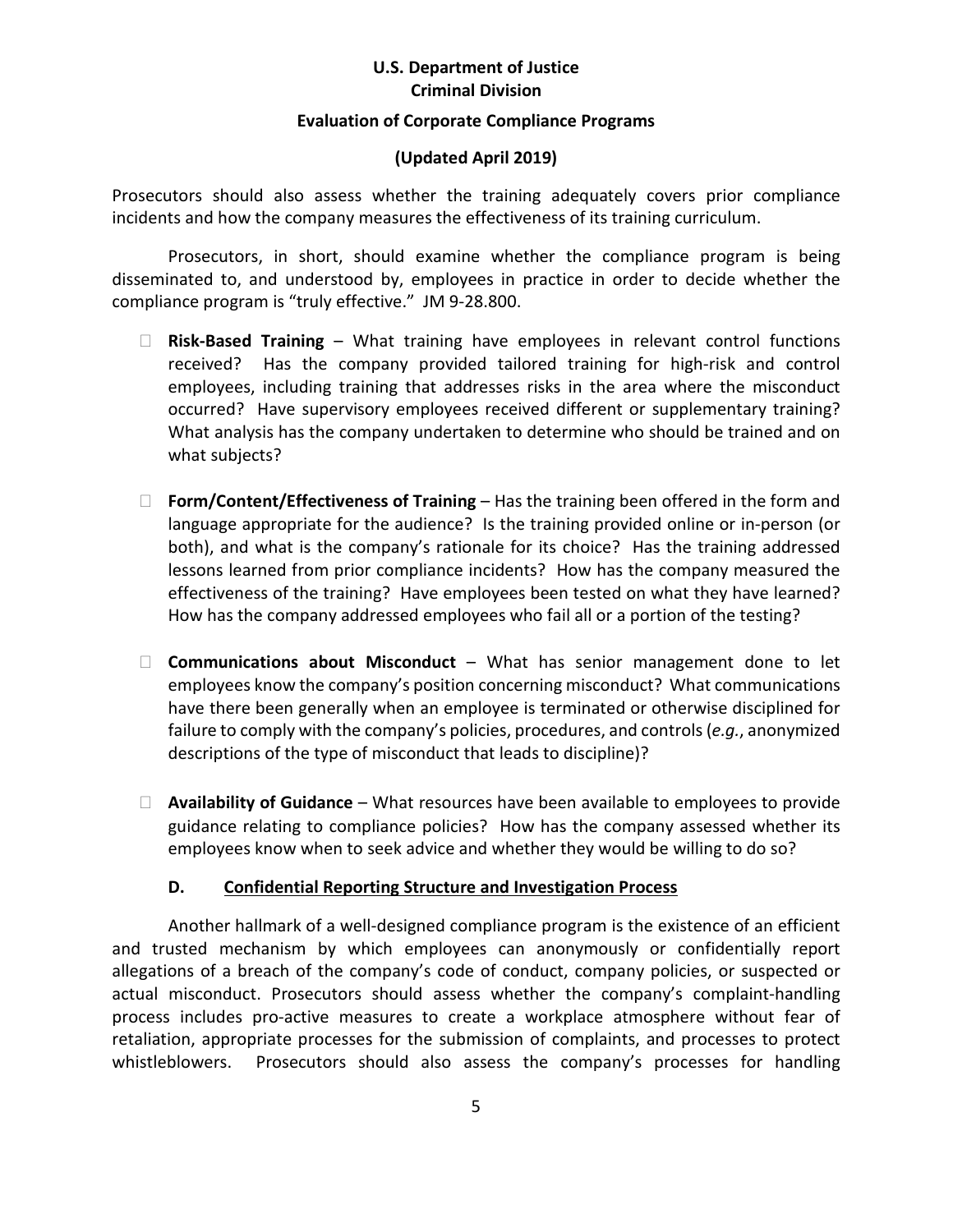#### **Evaluation of Corporate Compliance Programs**

## **(Updated April 2019)**

investigations of such complaints, including the routing of complaints to proper personnel, timely completion of thorough investigations, and appropriate follow-up and discipline.

Confidential reporting mechanisms are highly probative of whether a company has "established corporate governance mechanisms that can effectively detect and prevent misconduct." JM 9-28.800; *see also* U.S.S.G. § 8B2.1(b)(5)(C) (an effectively working compliance program will have in place, and have publicized, "a system, which may include mechanisms that allow for anonymity or confidentiality, whereby the organization's employees and agents may report or seek guidance regarding potential or actual criminal conduct without fear of retaliation").

- **Effectiveness of the Reporting Mechanism** Does the company have an anonymous reporting mechanism, and, if not, why not? How is the reporting mechanism publicized to the company's employees? Has it been used? How has the company assessed the seriousness of the allegations it received? Has the compliance function had full access to reporting and investigative information?
- **Properly Scoped Investigations by Qualified Personnel** How does the company determine which complaints or red flags merit further investigation? How does the company ensure that investigations are properly scoped? What steps does the company take to ensure investigations are independent, objective, appropriately conducted, and properly documented? How does the company determine who should conduct an investigation, and who makes that determination?
- **Investigation Response**  Does the company apply timing metrics to ensure responsiveness? Does the company have a process for monitoring the outcome of investigations and ensuring accountability for the response to any findings or recommendations?
- **Resources and Tracking of Results**  Are the reporting and investigating mechanisms sufficiently funded? How has the company collected, tracked, analyzed, and used information from its reporting mechanisms? Does the company periodically analyze the reports or investigation findings for patterns of misconduct or other red flags for compliance weaknesses?

## **E. Third Party Management**

A well-designed compliance program should apply risk-based due diligence to its thirdparty relationships. Although the degree of appropriate due diligence may vary based on the size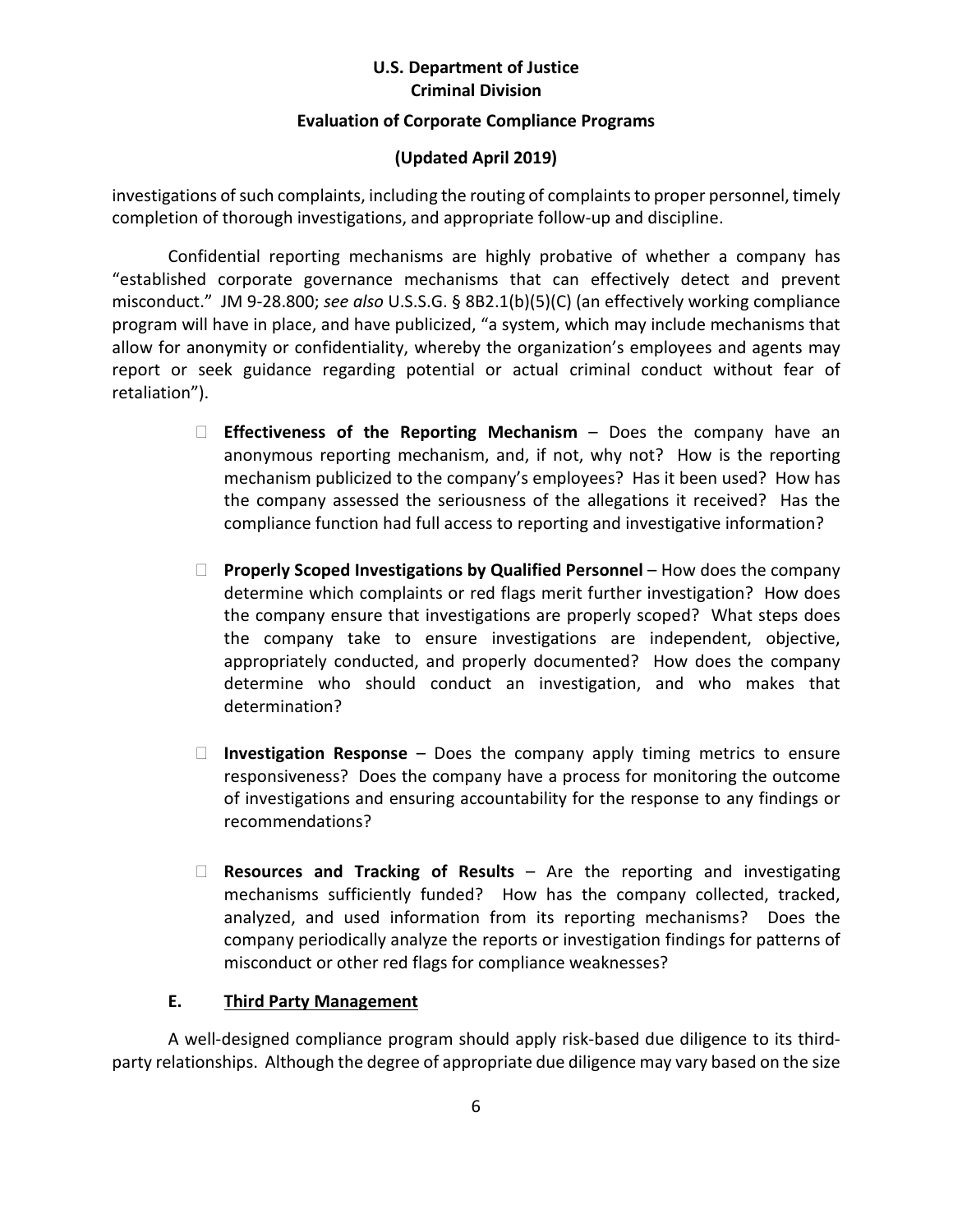#### **Evaluation of Corporate Compliance Programs**

#### **(Updated April 2019)**

and nature of the company or transaction, prosecutors should assess the extent to which the company has an understanding of the qualifications and associations of third-party partners, including the agents, consultants, and distributors that are commonly used to conceal misconduct, such as the payment of bribes to foreign officials in international business transactions.

Prosecutors should also assess whether the company knows its third-party partners' reputations and relationships, if any, with foreign officials, and the business rationale for needing the third party in the transaction. For example, a prosecutor should analyze whether the company has ensured that contract terms with third parties specifically describe the services to be performed, that the third party is actually performing the work, and that its compensation is commensurate with the work being provided in that industry and geographical region. Prosecutors should further assess whether the company engaged in ongoing monitoring of the third-party relationships, be it through updated due diligence, training, audits, and/or annual compliance certifications by the third party.

In sum, a company's third-party due diligence practices are a factor that prosecutors should assess to determine whether a compliance program is in fact able to "detect the particular types of misconduct most likely to occur in a particular corporation's line of business." JM 9- 28.800.

- **Risk-Based and Integrated Processes** How has the company's third-party management process corresponded to the nature and level of the enterprise risk identified by the company? How has this process been integrated into the relevant procurement and vendor management processes?
- **Appropriate Controls**  How does the company ensure there is an appropriate business rationale for the use of third parties? If third parties were involved in the underlying misconduct, what was the business rationale for using those third parties? What mechanisms exist to ensure that the contract terms specifically describe the services to be performed, that the payment terms are appropriate, that the described contractual work is performed, and that compensation is commensurate with the services rendered?
- **Management of Relationships** How has the company considered and analyzed the compensation and incentive structures for third parties against compliance risks? How does the company monitor its third parties? Does the company have audit rights to analyze the books and accounts of third parties, and has the company exercised those rights in the past? How does the company train its third party relationship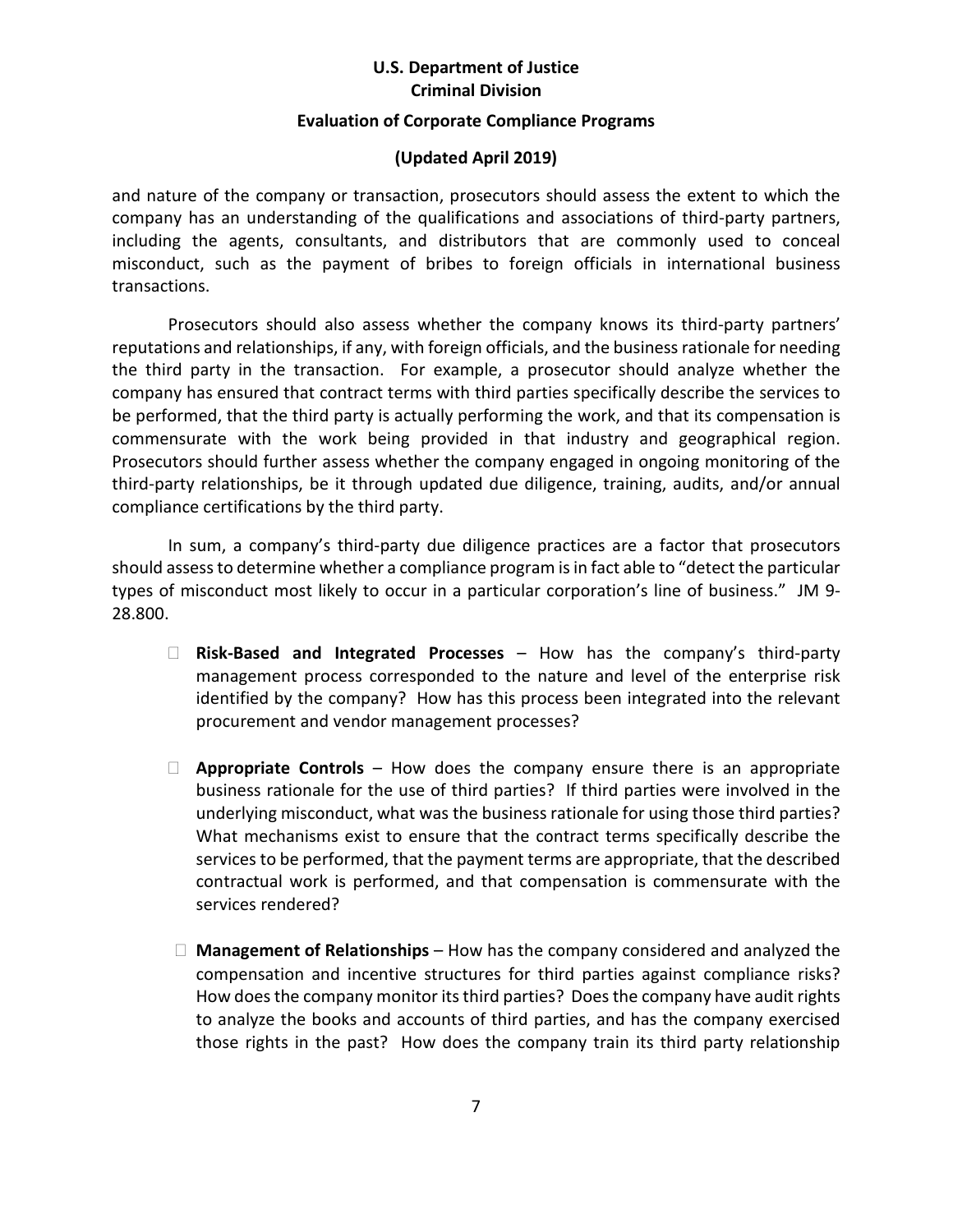#### **Evaluation of Corporate Compliance Programs**

## **(Updated April 2019)**

managers about compliance risks and how to manage them? How does the company incentivize compliance and ethical behavior by third parties?

 **Real Actions and Consequences** – Does the company track red flags that are identified from due diligence of third parties and how those red flags are addressed? Does the company keep track of third parties that do not pass the company's due diligence or that are terminated, and does the company take steps to ensure that those third parties are not hired or re-hired at a later date? If third parties were involved in the misconduct at issue in the investigation, were red flags identified from the due diligence or after hiring the third party, and how were they resolved? Has a similar third party been suspended, terminated, or audited as a result of compliance issues?

## **F. Mergers and Acquisitions (M&A)**

A well-designed compliance program should include comprehensive due diligence of any acquisition targets. Pre-M&A due diligence enables the acquiring company to evaluate more accurately each target's value and negotiate for the costs of any corruption or misconduct to be borne by the target. Flawed or incomplete due diligence can allow misconduct to continue at the target company, causing resulting harm to a business's profitability and reputation and risking civil and criminal liability.

The extent to which a company subjects its acquisition targets to appropriate scrutiny is indicative of whether its compliance program is, as implemented, able to effectively enforce its internal controls and remediate misconduct at all levels of the organization.

- **Due Diligence Process** Was the misconduct or the risk of misconduct identified during due diligence? Who conducted the risk review for the acquired/merged entities and how was it done? What is the M&A due diligence process generally?
- **Integration in the M&A Process** How has the compliance function been integrated into the merger, acquisition, and integration process?
- **Process Connecting Due Diligence to Implementation** What has been the company's process for tracking and remediating misconduct or misconduct risks identified during the due diligence process? What has been the company's process for implementing compliance policies and procedures at new entities?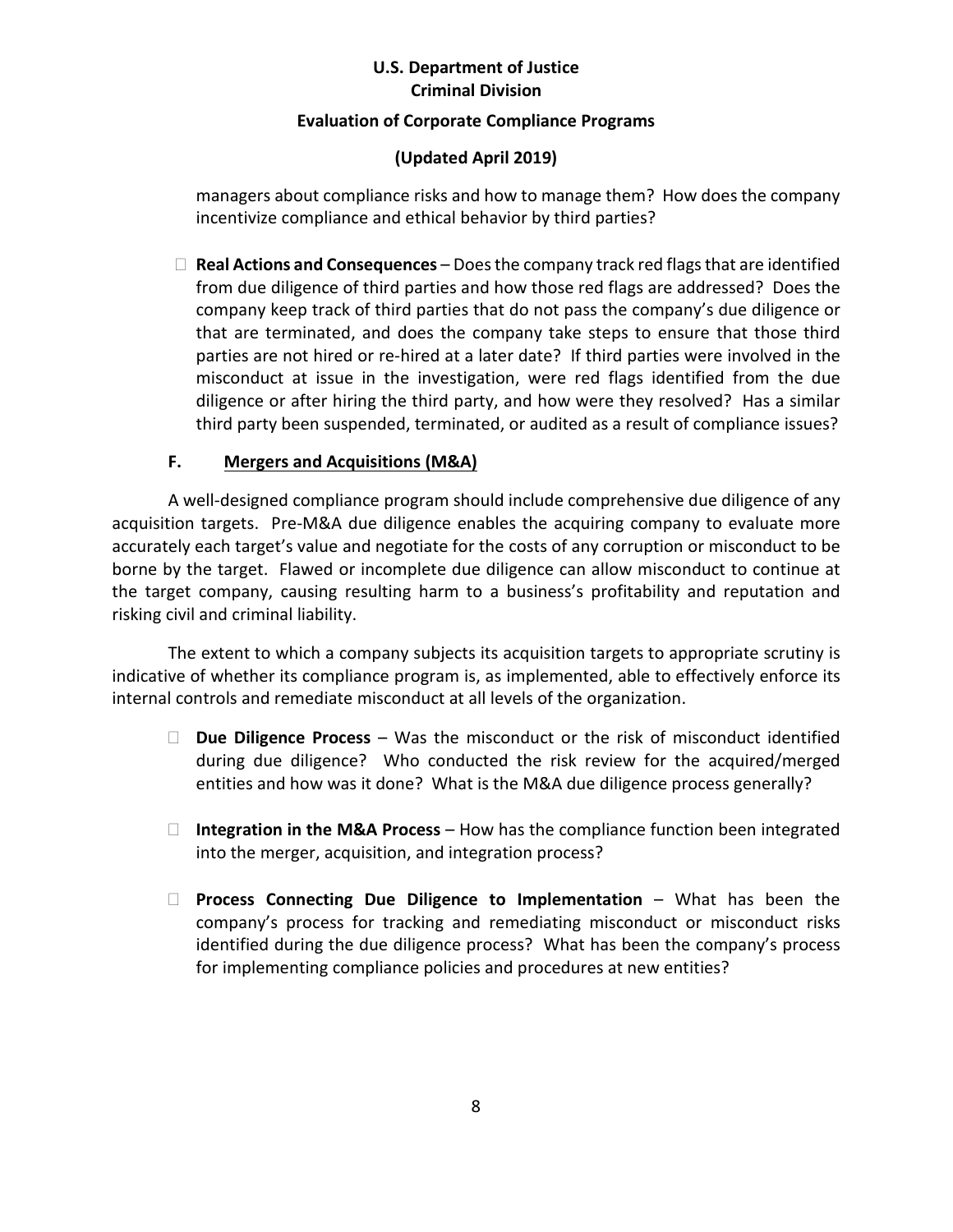#### **Evaluation of Corporate Compliance Programs**

#### **(Updated April 2019)**

#### **II. Is the Corporation's Compliance Program Being Implemented Effectively?**

Even a well-designed compliance program may be unsuccessful in practice if implementation is lax or ineffective. Prosecutors are instructed to probe specifically whether a compliance program is a "paper program" or one "implemented, reviewed, and revised, as appropriate, in an effective manner." JM 9-28.800. In addition, prosecutors should determine "whether the corporation has provided for a staff sufficient to audit, document, analyze, and utilize the results of the corporation's compliance efforts." JM 9-28.800. Prosecutors should also determine "whether the corporation's employees are adequately informed about the compliance program and are convinced of the corporation's commitment to it." JM 9-28.800; *see also* JM 9-47.120(2)(c) (criteria for an effective compliance program include "[t]he company's culture of compliance, including awareness among employees that any criminal conduct, including the conduct underlying the investigation, will not be tolerated").

#### **A. Commitment by Senior and Middle Management**

Beyond compliance structures, policies, and procedures, it is important for a company to create and foster a culture of ethics and compliance with the law. The effectiveness of a compliance program requires a high-level commitment by company leadership to implement a culture of compliance from the top.

The company's top leaders – the board of directors and executives – set the tone for the rest of the company. Prosecutors should examine the extent to which senior management have clearly articulated the company's ethical standards, conveyed and disseminated them in clear and unambiguous terms, and demonstrated rigorous adherence by example. Prosecutors should also examine how middle management, in turn, have reinforced those standards and encouraged employees to abide by them. *See* U.S.S.G. § 8B2.1(b)(2)(A)-(C) (the company's "*governing authority* shall be knowledgeable about the content and operation of the compliance and ethics program and shall exercise reasonable oversight" of it; "[*h*]*igh-level personnel* … shall ensure that the organization has an effective compliance and ethics program" (emphasis added)).

**Conduct at the Top** – How have senior leaders, through their words and actions, encouraged or discouraged compliance, including the type of misconduct involved in the investigation? What concrete actions have they taken to demonstrate leadership in the company's compliance and remediation efforts? How have they modelled proper behavior to subordinates? Have managers tolerated greater compliance risks in pursuit of new business or greater revenues? Have managers encouraged employees to act unethically to achieve a business objective, or impeded compliance personnel from effectively implementing their duties?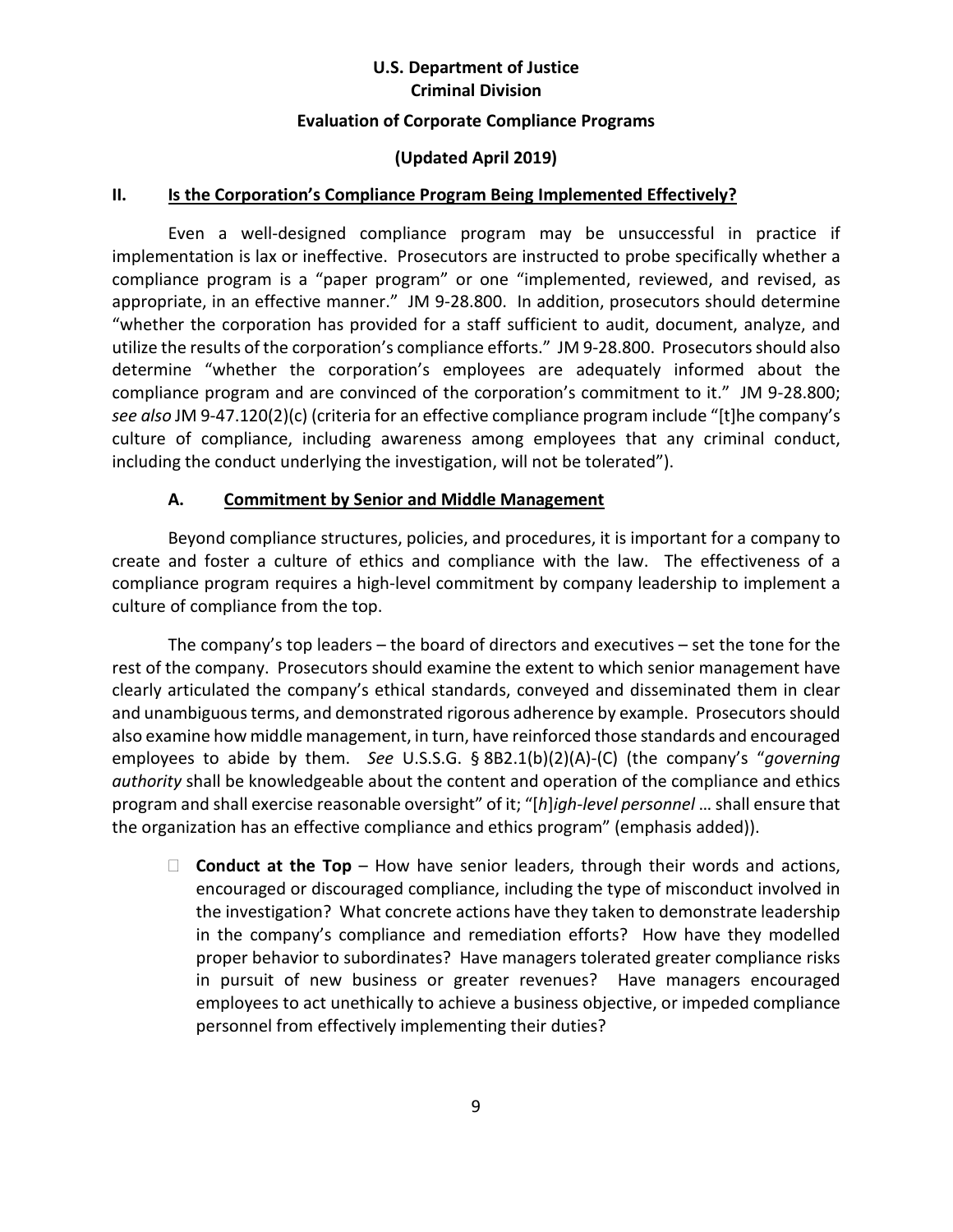#### **Evaluation of Corporate Compliance Programs**

#### **(Updated April 2019)**

- □ **Shared Commitment** What actions have senior leaders and middle-management stakeholders (*e.g.*, business and operational managers, finance, procurement, legal, human resources) taken to demonstrate their commitment to compliance or compliance personnel, including their remediation efforts? Have they persisted in that commitment in the face of competing interests or business objectives?
- □ Oversight What compliance expertise has been available on the board of directors? Have the board of directors and/or external auditors held executive or private sessions with the compliance and control functions? What types of information have the board of directors and senior management examined in their exercise of oversight in the area in which the misconduct occurred?

#### **B. Autonomy and Resources**

Effective implementation also requires those charged with a compliance program's dayto-day oversight to act with adequate authority and stature. As a threshold matter, prosecutors should evaluate how the compliance program is structured. Additionally, prosecutors should address the sufficiency of the personnel and resources within the compliance function, in particular, whether those responsible for compliance have: (1) sufficient seniority within the organization; (2) sufficient resources, namely, staff to effectively undertake the requisite auditing, documentation, and analysis; and (3) sufficient autonomy from management, such as direct access to the board of directors or the board's audit committee. The sufficiency of each factor, however, will depend on the size, structure, and risk profile of the particular company. "A large organization generally shall devote more formal operations and greater resources . . . than shall a small organization." Commentary to U.S.S.G. § 8B2.1 note 2(C). By contrast, "a small organization may [rely on] less formality and fewer resources." *Id.* Regardless, if a compliance program is to be truly effective, compliance personnel must be empowered within the company.

Prosecutors should evaluate whether "internal audit functions [are] conducted at a level sufficient to ensure their independence and accuracy," as an indicator of whether compliance personnel are in fact empowered and positioned to "effectively detect and prevent misconduct." JM 9-28.800. Prosecutors should also evaluate "[t]he resources the company has dedicated to compliance," "[t]he quality and experience of the personnel involved in compliance, such that they can understand and identify the transactions and activities that pose a potential risk," and "[t]he authority and independence of the compliance function and the availability of compliance expertise to the board." JM 9-47.120(2)(c); *see also* JM 9-28.800 (instructing prosecutors to evaluate whether "the directors established an information and reporting system in the organization reasonably designed to provide management and directors with timely and accurate information sufficient to allow them to reach an informed decision regarding the organization's compliance with the law"); U.S.S.G. § 8B2.1(b)(2)(C) (those with "day-to-day operational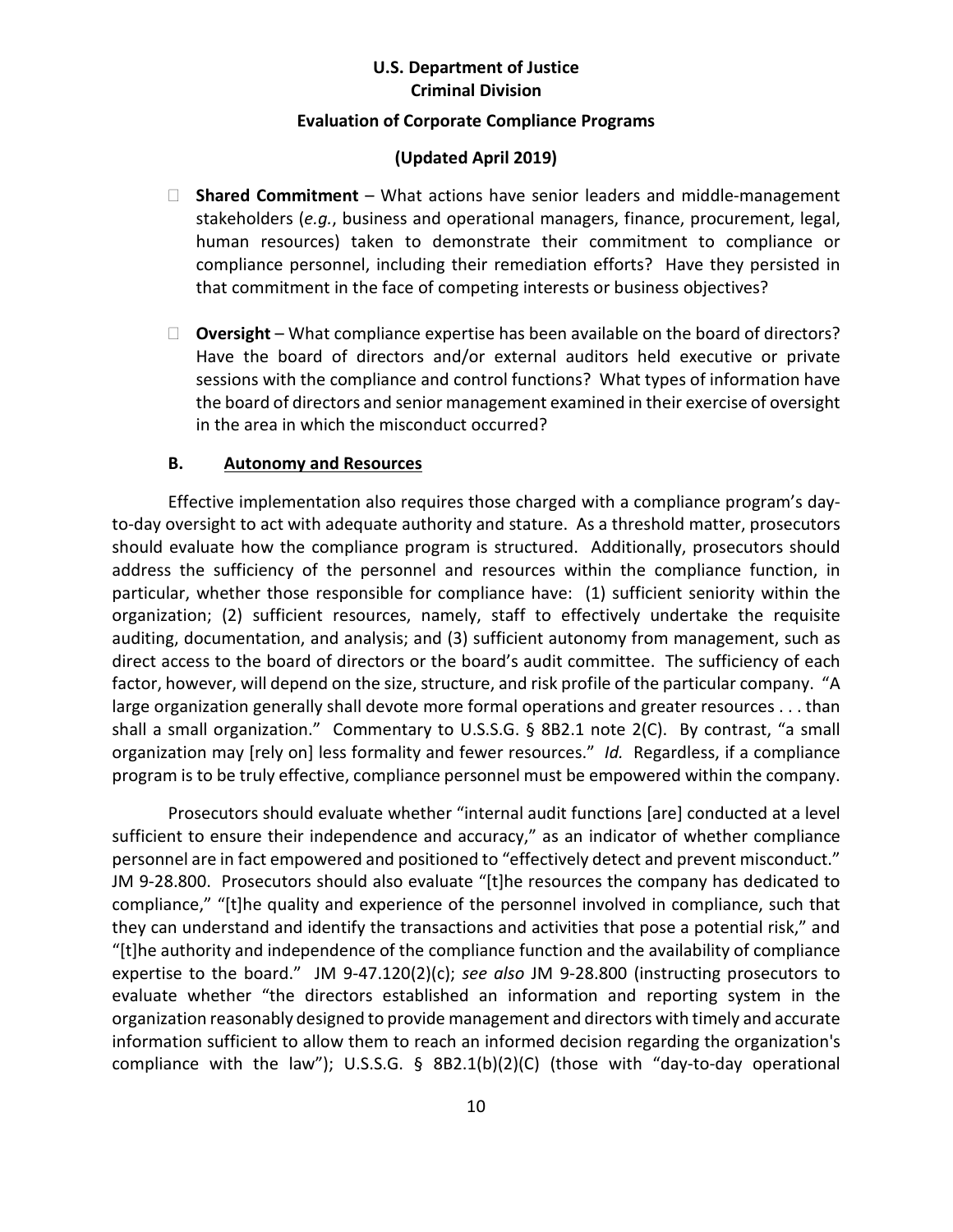#### **Evaluation of Corporate Compliance Programs**

## **(Updated April 2019)**

responsibility" shall have "adequate resources, appropriate authority and direct access to the governing authority or an appropriate subgroup of the governing authority").

- □ **Structure** Where within the company is the compliance function housed (e.g., within the legal department, under a business function, or as an independent function reporting to the CEO and/or board)? To whom does the compliance function report? Is the compliance function run by a designated chief compliance officer, or another executive within the company, and does that person have other roles within the company? Are compliance personnel dedicated to compliance responsibilities, or do they have other, non-compliance responsibilities within the company? Why has the company chosen the compliance structure it has in place?
- **Seniority and Stature** How does the compliance function compare with other strategic functions in the company in terms of stature, compensation levels, rank/title, reporting line, resources, and access to key decision-makers? What has been the turnover rate for compliance and relevant control function personnel? What role has compliance played in the company's strategic and operational decisions? How has the company responded to specific instances where compliance raised concerns? Have there been transactions or deals that were stopped, modified, or further scrutinized as a result of compliance concerns?
- **Experience and Qualifications** Do compliance and control personnel have the appropriate experience and qualifications for their roles and responsibilities? Has the level of experience and qualifications in these roles changed over time? Who reviews the performance of the compliance function and what is the review process?
- **Funding and Resources**  Has there been sufficient staffing for compliance personnel to effectively audit, document, analyze, and act on the results of the compliance efforts? Has the company allocated sufficient funds for the same? Have there been times when requests for resources by compliance and control functions have been denied, and if so, on what grounds?
- **Autonomy** Do the compliance and relevant control functions have direct reporting lines to anyone on the board of directors and/or audit committee? How often do they meet with directors? Are members of the senior management present for these meetings? How does the company ensure the independence of the compliance and control personnel?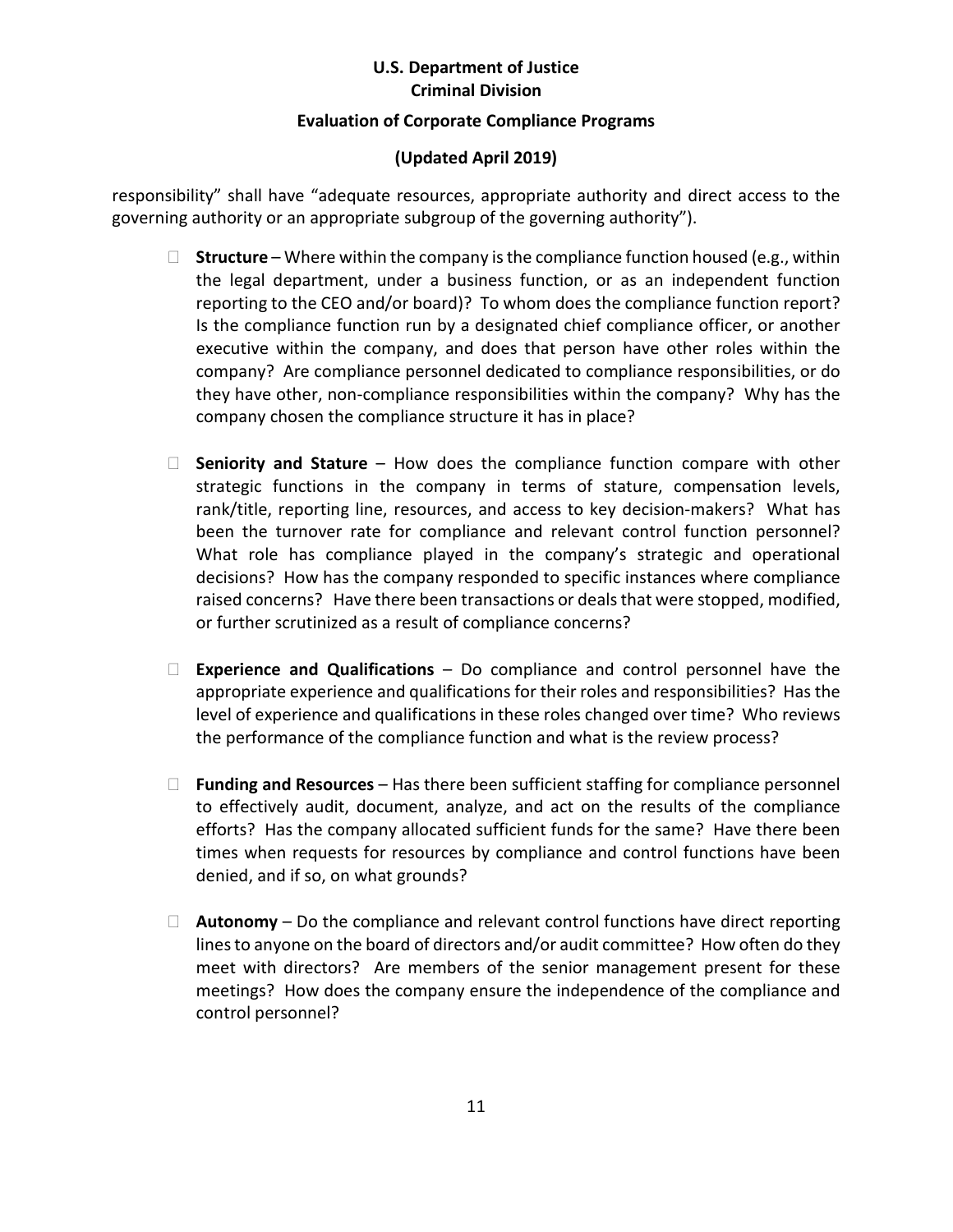#### **Evaluation of Corporate Compliance Programs**

## **(Updated April 2019)**

□ **Outsourced Compliance Functions** – Has the company outsourced all or parts of its compliance functions to an external firm or consultant? If so, why, and who is responsible for overseeing or liaising with the external firm or consultant? What level of access does the external firm or consultant have to company information? How has the effectiveness of the outsourced process been assessed?

## **C. Incentives and Disciplinary Measures**

Another hallmark of effective implementation of a compliance program is the establishment of incentives for compliance and disincentives for non-compliance. Prosecutors should assess whether the company has clear disciplinary procedures in place, enforces them consistently across the organization, and ensures that the procedures are commensurate with the violations. Prosecutors should also assess the extent to which the company's communications convey to its employees that unethical conduct will not be tolerated and will bring swift consequences, regardless of the position or title of the employee who engages in the conduct. *See* U.S.S.G. § 8B2.1(b)(5)(C) ("the organization's compliance program shall be promoted and enforced consistently throughout the organization through (A) appropriate incentives to perform in accordance with the compliance and ethics program; and (B) appropriate disciplinary measures for engaging in criminal conduct and for failing to take reasonable steps to prevent or detect criminal conduct").

By way of example, some companies have found that publicizing disciplinary actions internally, where appropriate, can have valuable deterrent effects. At the same time, some companies have also found that providing positive incentives – personnel promotions, rewards, and bonuses for improving and developing a compliance program or demonstrating ethical leadership – have driven compliance. Some companies have even made compliance a significant metric for management bonuses and/or have made working on compliance a means of career advancement.

- **Human Resources Process**  Who participates in making disciplinary decisions, including for the type of misconduct at issue? Is the same process followed for each instance of misconduct, and if not, why? Are the actual reasons for discipline communicated to employees? If not, why not? Are there legal or investigation-related reasons for restricting information, or have pre-textual reasons been provided to protect the company from whistleblowing or outside scrutiny?
- **Consistent Application**  Have disciplinary actions and incentives been fairly and consistently applied across the organization? Are there similar instances of misconduct that were treated disparately, and if so, why?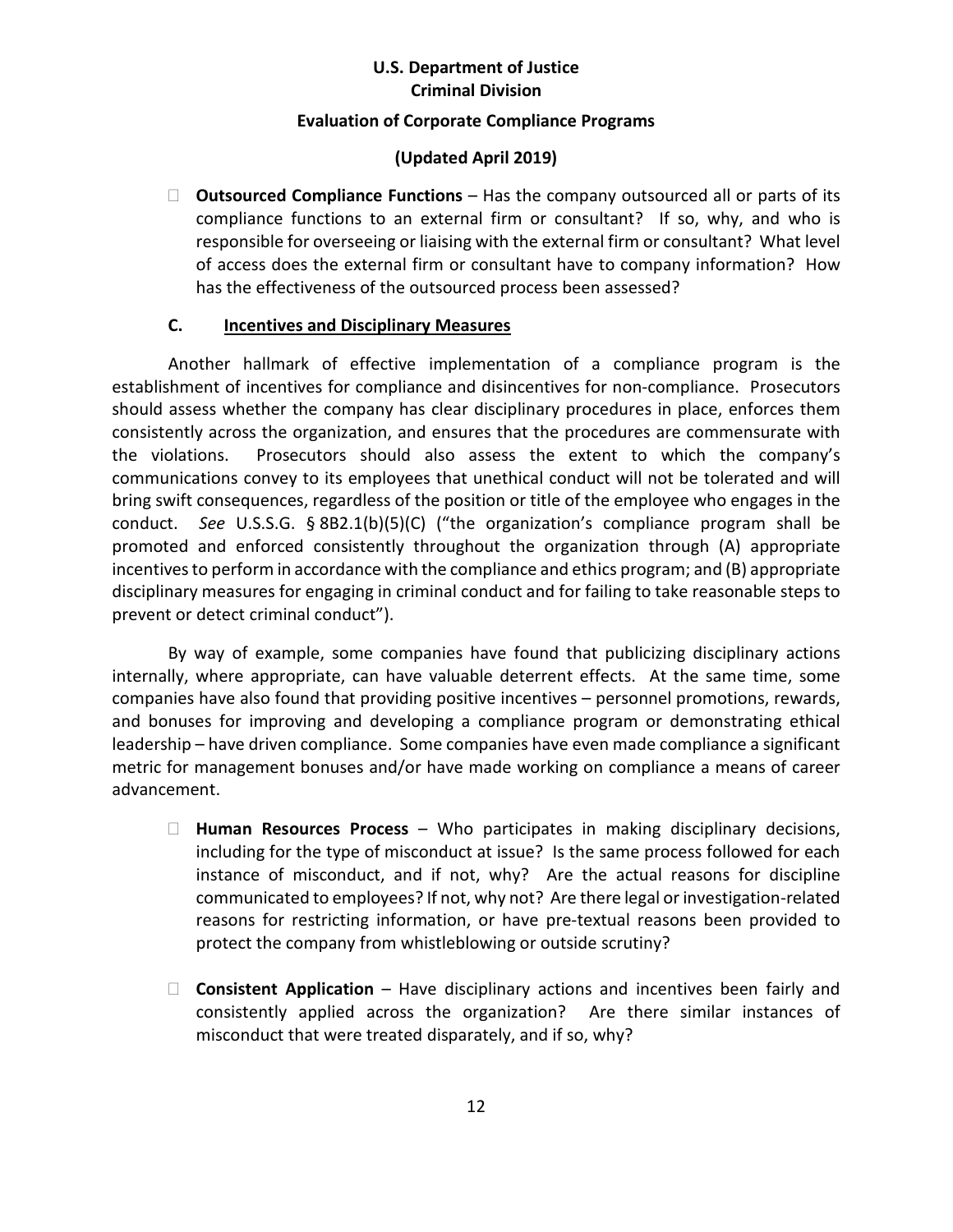#### **Evaluation of Corporate Compliance Programs**

#### **(Updated April 2019)**

 **Incentive System** – Has the company considered the implications of its incentives and rewards on compliance? How does the company incentivize compliance and ethical behavior? Have there been specific examples of actions taken (*e.g.*, promotions or awards denied) as a result of compliance and ethics considerations? Who determines the compensation, including bonuses, as well as discipline and promotion of compliance personnel?

#### **III. Does the Corporation's Compliance Program Work in Practice?**

The Principles of Federal Prosecution of Business Organizations require prosecutors to assess "the adequacy and effectiveness of the corporation's compliance program at the time of the offense, as well as at the time of a charging decision." JM 9-28.300. Due to the backwardlooking nature of the first inquiry, one of the most difficult questions prosecutors must answer in evaluating a compliance program following misconduct is whether the program was working effectively at the time of the offense, especially where the misconduct was not immediately detected.

In answering this question, it is important to note that the existence of misconduct does not, by itself, mean that a compliance program did not work or was ineffective at the time of the offense. *See* U.S.S.G. § 8B2.1(a) ("[t]he failure to prevent or detect the instant offense does not mean that the program is not generally effective in preventing and deterring misconduct"). Indeed, "[t]he Department recognizes that no compliance program can ever prevent all criminal activity by a corporation's employees." JM 9-28.800. Of course, if a compliance program did effectively identify misconduct, including allowing for timely remediation and self-reporting, a prosecutor should view the occurrence as a strong indicator that the compliance program was working effectively.

In assessing whether a company's compliance program was effective at the time of the misconduct, prosecutors should consider whether and how the misconduct was detected, what investigation resources were in place to investigate suspected misconduct, and the nature and thoroughness of the company's remedial efforts.

To determine whether a company's compliance program is working effectively at the time of a charging decision or resolution, prosecutors should consider whether the program evolved over time to address existing and changing compliance risks. Prosecutors should also consider whether the company undertook an adequate and honest root cause analysis to understand both what contributed to the misconduct and the degree of remediation needed to prevent similar events in the future.

For example, prosecutors should consider, among other factors, "whether the corporation has made significant investments in, and improvements to, its corporate compliance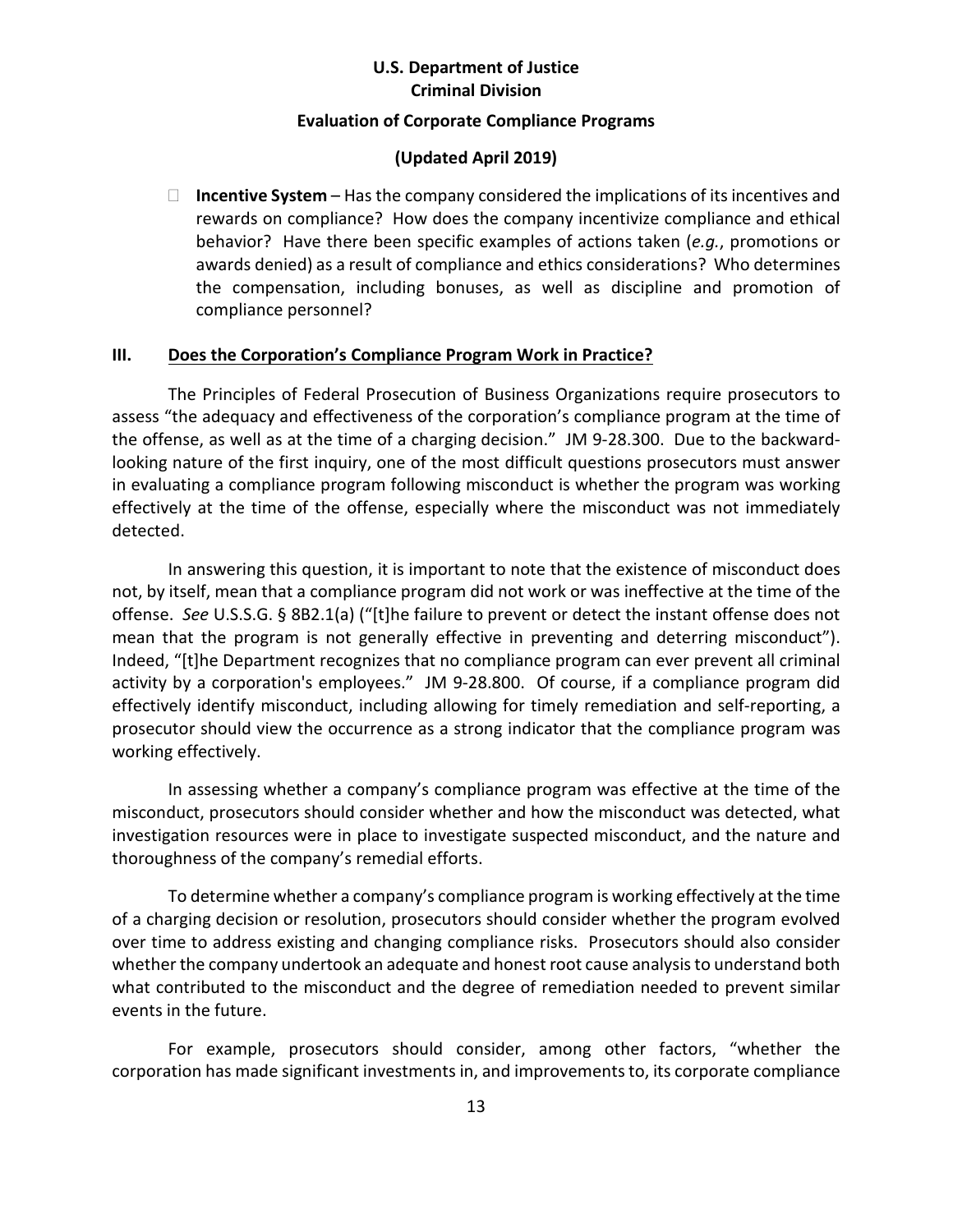#### **Evaluation of Corporate Compliance Programs**

## **(Updated April 2019)**

program and internal controls systems" and "whether remedial improvements to the compliance program and internal controls have been tested to demonstrate that they would prevent or detect similar misconduct in the future." Benczkowski Memo at 2 (observing that "[w]here a corporation's compliance program and controls are demonstrated to be effective and appropriately resourced at the time of resolution, a monitor will not likely be necessary").

## **A. Continuous Improvement, Periodic Testing, and Review**

One hallmark of an effective compliance program is its capacity to improve and evolve. The actual implementation of controls in practice will necessarily reveal areas of risk and potential adjustment. A company's business changes over time, as do the environments in which it operates, the nature of its customers, the laws that govern its actions, and the applicable industry standards. Accordingly, prosecutors should consider whether the company has engaged in meaningful efforts to review its compliance program and ensure that it is not stale. Some companies survey employees to gauge the compliance culture and evaluate the strength of controls, and/or conduct periodic audits to ensure that controls are functioning well, though the nature and frequency of evaluations may depend on the company's size and complexity.

Prosecutors may reward efforts to promote improvement and sustainability. In evaluating whether a particular compliance program works in practice, prosecutors should consider "revisions to corporate compliance programs in light of lessons learned." JM 9-28.800; *see also*  JM 9-47-120(2)(c) (looking to "[t]he auditing of the compliance program to assure its effectiveness"). Prosecutors should likewise look to whether a company has taken "reasonable steps" to "ensure that the organization's compliance and ethics program is followed, including monitoring and auditing to detect criminal conduct," and "evaluate periodically the effectiveness of the organization's" program. U.S.S.G. § 8B2.1(b)(5). Proactive efforts like these may not only be rewarded in connection with the form of any resolution or prosecution (such as through remediation credit or a lower applicable fine range under the Sentencing Guidelines), but more importantly, may avert problems down the line.

□ **Internal Audit** – What is the process for determining where and how frequently internal audit will undertake an audit, and what is the rationale behind that process? How are audits carried out? What types of audits would have identified issues relevant to the misconduct? Did those audits occur and what were the findings? What types of relevant audit findings and remediation progress have been reported to management and the board on a regular basis? How have management and the board followed up? How often does internal audit conduct assessments in high-risk areas?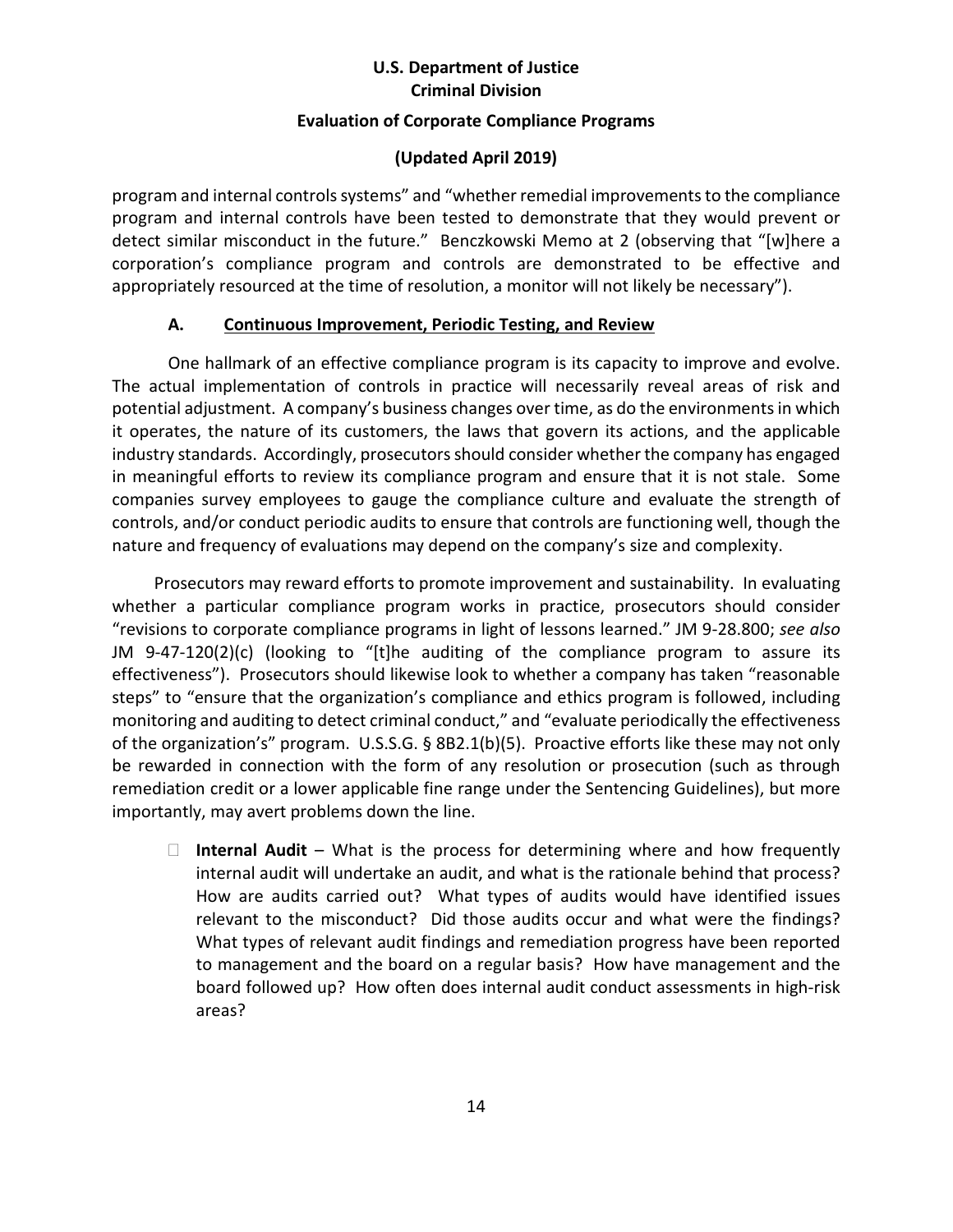## **Evaluation of Corporate Compliance Programs**

## **(Updated April 2019)**

- □ **Control Testing** Has the company reviewed and audited its compliance program in the area relating to the misconduct? More generally, what testing of controls, collection and analysis of compliance data, and interviews of employees and thirdparties does the company undertake? How are the results reported and action items tracked?
- **Evolving Updates** How often has the company updated its risk assessments and reviewed its compliance policies, procedures, and practices? Has the company undertaken a gap analysis to determine if particular areas of risk are not sufficiently addressed in its policies, controls, or training? What steps has the company taken to determine whether policies/procedures/practices make sense for particular business segments/subsidiaries?
- **Culture of Compliance** How often and how does the company measure its culture of compliance? Does the company seek input from all levels of employees to determine whether they perceive senior and middle management's commitment to compliance? What steps has the company taken in response to its measurement of the compliance culture?

## **B. Investigation of Misconduct**

Another hallmark of a compliance program that is working effectively is the existence of a well-functioning and appropriately funded mechanism for the timely and thorough investigations of any allegations or suspicions of misconduct by the company, its employees, or agents. An effective investigations structure will also have an established means of documenting the company's response, including any disciplinary or remediation measures taken.

- **Properly Scoped Investigation by Qualified Personnel** How has the company ensured that the investigations have been properly scoped, and were independent, objective, appropriately conducted, and properly documented?
- **Response to Investigations** Have the company's investigations been used to identify root causes, system vulnerabilities, and accountability lapses, including among supervisory manager and senior executives? What has been the process for responding to investigative findings? How high up in the company do investigative findings go?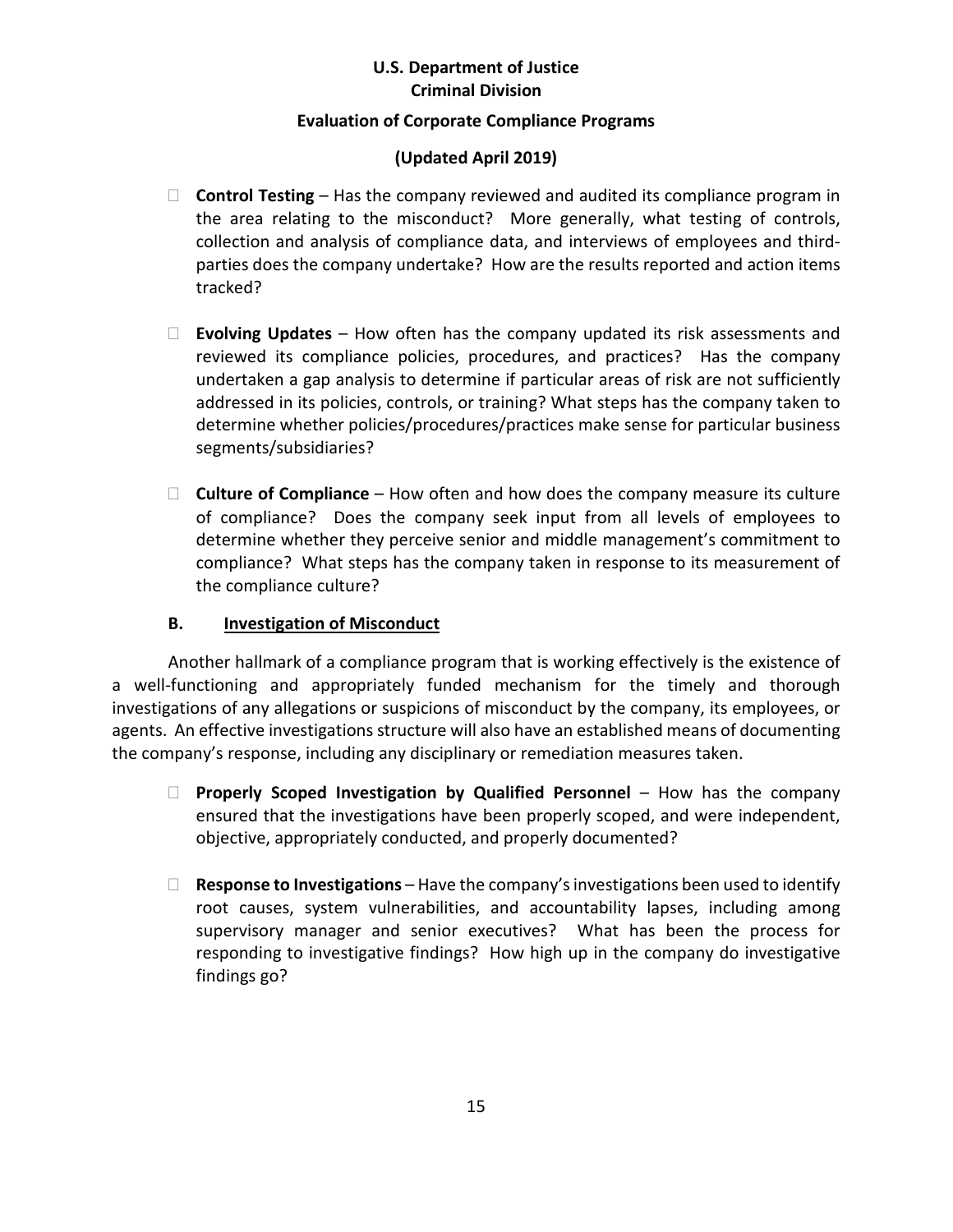## **Evaluation of Corporate Compliance Programs**

## **(Updated April 2019)**

## **C. Analysis and Remediation of Any Underlying Misconduct**

Finally, a hallmark of a compliance program that is working effectively in practice is the extent to which a company is able to conduct a thoughtful root cause analysis of misconduct and timely and appropriately remediate to address the root causes.

Prosecutors evaluating the effectiveness of a compliance program are instructed to reflect back on "the extent and pervasiveness of the criminal misconduct; the number and level of the corporate employees involved; the seriousness, duration, and frequency of the misconduct; and any remedial actions taken by the corporation, including, for example, disciplinary action against past violators uncovered by the prior compliance program, and revisions to corporate compliance programs in light of lessons learned." JM 9-28.800; *see also* JM 9-47.120(3)(c) ("to receive full credit for timely and appropriate remediation" under the FCPA Corporate Enforcement Policy, a company should demonstrate "a root cause analysis" and, where appropriate, "remediation to address the root causes").

Prosecutors should consider "any remedial actions taken by the corporation, including, for example, disciplinary action against past violators uncovered by the prior compliance program." JM 98-28.800; *see also* JM 9-47-120(2)(c) (looking to "[a]ppropriate discipline of employees, including those identified by the company as responsible for the misconduct, either through direct participation or failure in oversight, as well as those with supervisory authority over the area in which the criminal conduct occurred" and "any additional steps that demonstrate recognition of the seriousness of the misconduct, acceptance of responsibility for it, and the implementation of measures to reduce the risk of repetition of such misconduct, including measures to identify future risk").

- **Root Cause Analysis**  What is the company's root cause analysis of the misconduct at issue? Were any systemic issues identified? Who in the company was involved in making the analysis?
- **Prior Weaknesses**  What controls failed? If policies or procedures should have prohibited the misconduct, were they effectively implemented, and have functions that had ownership of these policies and procedures been held accountable?
- **Payment Systems**  How was the misconduct in question funded (*e.g.*, purchase orders, employee reimbursements, discounts, petty cash)? What processes could have prevented or detected improper access to these funds? Have those processes been improved?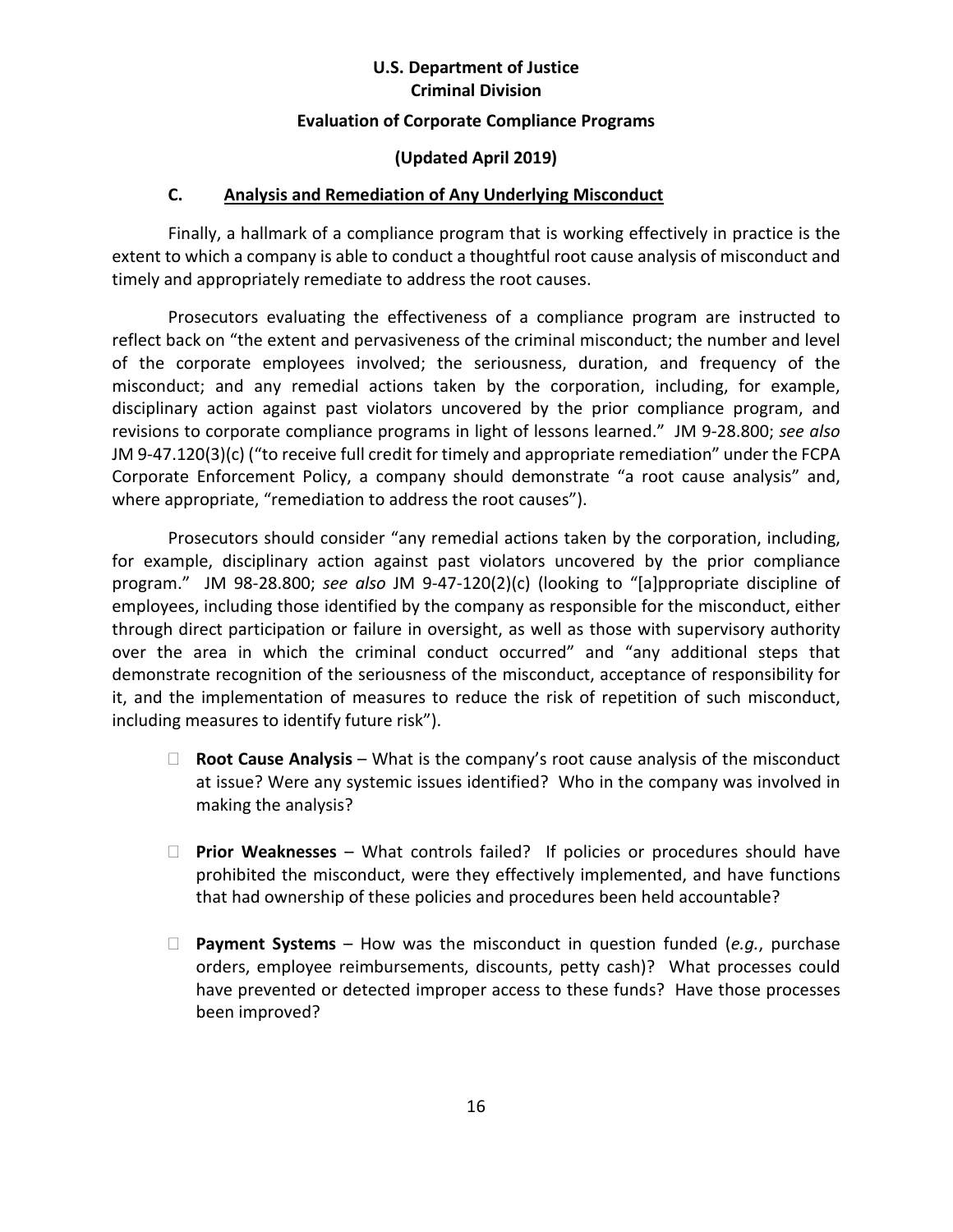#### **Evaluation of Corporate Compliance Programs**

## **(Updated April 2019)**

- **Vendor Management** If vendors were involved in the misconduct, what was the process for vendor selection and did the vendor undergo that process?
- **Prior Indications** Were there prior opportunities to detect the misconduct in question, such as audit reports identifying relevant control failures or allegations, complaints, or investigations? What is the company's analysis of why such opportunities were missed?
- **Remediation** What specific changes has the company made to reduce the risk that the same or similar issues will not occur in the future? What specific remediation has addressed the issues identified in the root cause and missed opportunity analysis?
- **Accountability** What disciplinary actions did the company take in response to the misconduct and were they timely? Were managers held accountable for misconduct that occurred under their supervision? Did the company consider disciplinary actions for failures in supervision? What is the company's record (*e.g.*, number and types of disciplinary actions) on employee discipline relating to the types of conduct at issue? Has the company ever terminated or otherwise disciplined anyone (reduced or eliminated bonuses, issued a warning letter, etc.) for the type of misconduct at issue?

 $1$  Many of the topics also appear in the following resources:

• Justice Manual ("JM")

<span id="page-17-1"></span><span id="page-17-0"></span> $\overline{a}$ 

- o JM 9-28.000 Principles of Federal Prosecution of Business Organizations, [Justice](https://www.justice.gov/usam/usam-9-28000-principles-federal-prosecution-business-organizations)  [Manual](https://www.justice.gov/usam/usam-9-28000-principles-federal-prosecution-business-organizations) ("JM"), *available at* [https://www.justice.gov/jm/jm-9-28000-principles](https://www.justice.gov/jm/jm-9-28000-principles-federal-prosecution-business-organizations)[federal-prosecution-business-organizations.](https://www.justice.gov/jm/jm-9-28000-principles-federal-prosecution-business-organizations)
- o JM 9-47.120 FCPA Corporate Enforcement Policy, *available at*  [https://www.justice.gov/jm/jm-9-47000-foreign-corrupt-practices-act-1977#9-](https://www.justice.gov/jm/jm-9-47000-foreign-corrupt-practices-act-1977#9-47.120) [47.120.](https://www.justice.gov/jm/jm-9-47000-foreign-corrupt-practices-act-1977#9-47.120)
- Chapter 8 Sentencing of Organizations [United States Sentencing Guidelines](http://www.ussc.gov/guidelines-manual/2014/2014-chapter-8) ("U.S.S.G."), *available at* [https://www.ussc.gov/guidelines/2018-guidelines](https://www.ussc.gov/guidelines/2018-guidelines-manual/2018-chapter-8#NaN)[manual/2018-chapter-8#NaN.](https://www.ussc.gov/guidelines/2018-guidelines-manual/2018-chapter-8#NaN)